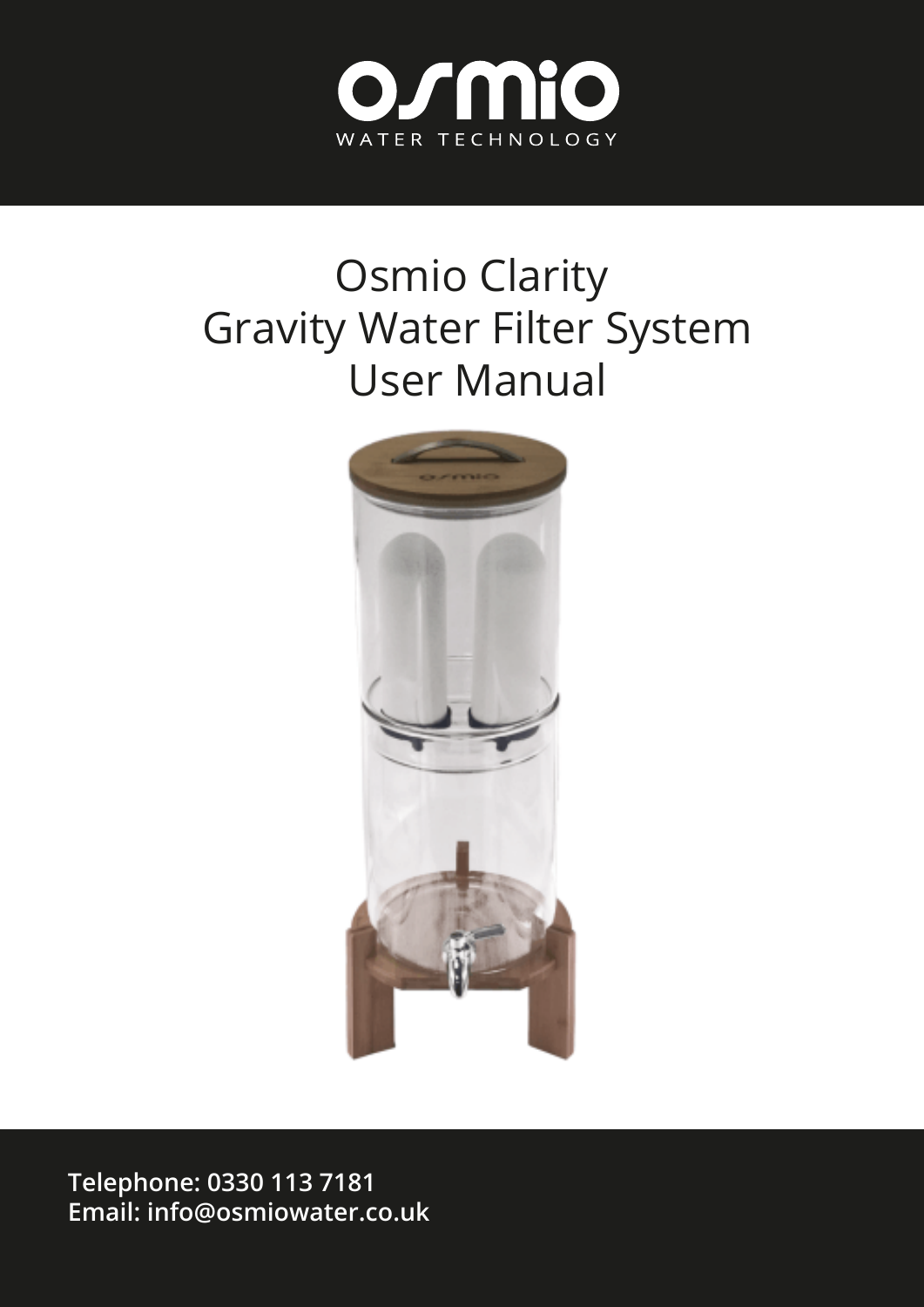#### Introduction

The Osmio Clarity uses the best performing gravity water filter elements on the market we know of, the Coldstream Sentry filters made in the UK. The Housing is made using borosilicate glass and with mango wood stand and lid, making it a beautiful and functional shrine to your blessed water for your home. Recommend for households up to 4 people. Filters are recommended to change every 6 months, but it depends on water quality. Please note, the filters do not reduce calcium and magnesium which causes scale in kettles. Please see the test reports below to find out what it reduces.



TAKE NOTE! This item is made of glass. There are holes that have been diamond drilled and this creates small shards of glass. The holes are sealed from both sides with the gaskets. The system must be brushed or washed to ensure any microscopic glass shards are cleaned before the system is used.

#### KEEP OUT OF REACH OF SMALL CHILDREN



#### Important Notice:

The holes for the two filters must be covered by gaskets on BOTH sides.

The hole for the tap has gaskets for both sides.

It is important to note that tiny shards of glass can come off during initial set up or during filter changes.

Please ensure that after the system is brushed and cleaned (to remove any possible shards) after the filters have been installed, every time they are changed, and when the tap is installed, or removed and reinstalled.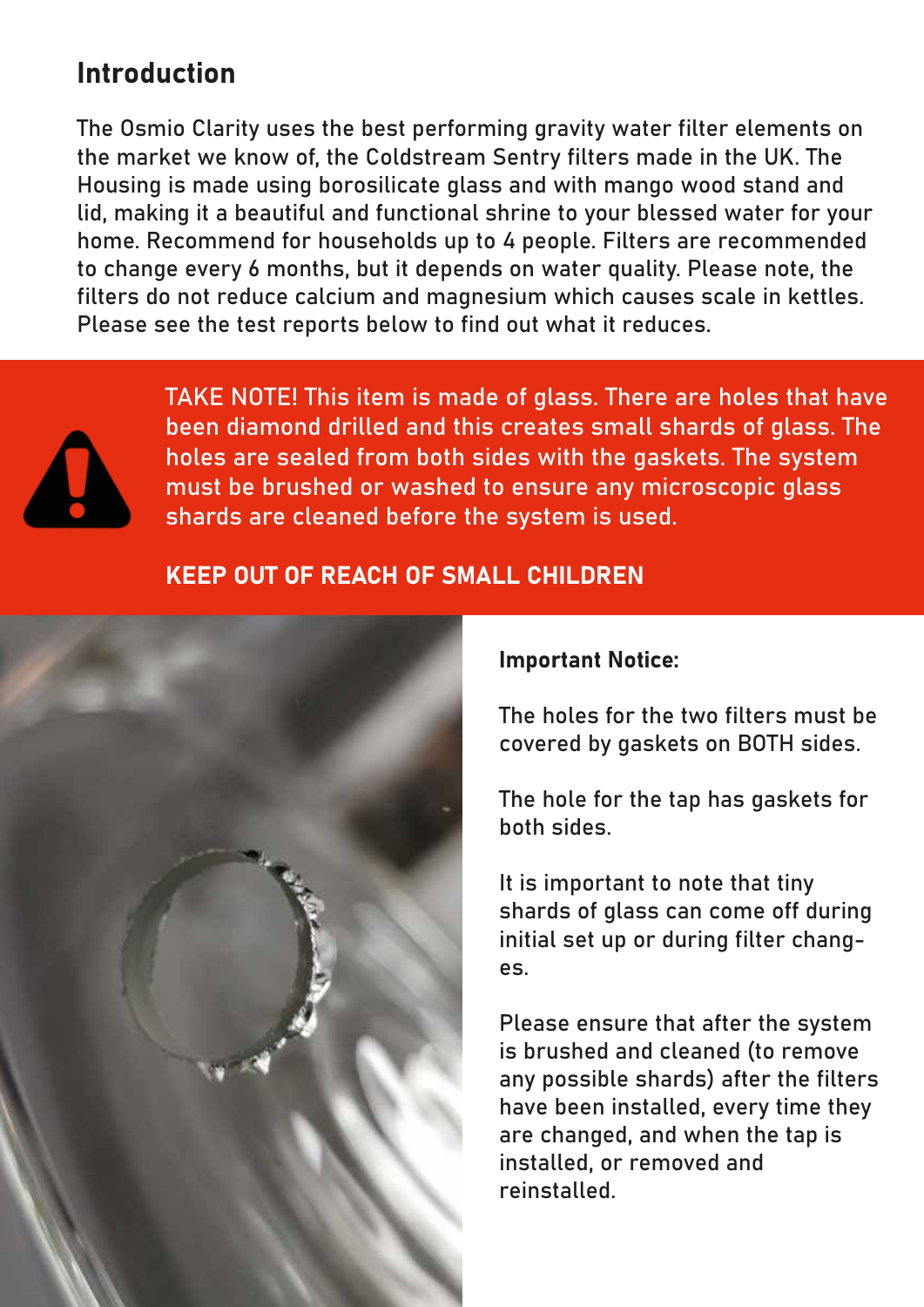# **Dimensions**



# Unpacking - the contents

- Two Coldstream Sentry Filters these will come with two gaskets and a wing nut each.
- One 304 Stainless Steel Spigot Tap this comes with two silicone rubber gaskets, two Stainless Steel gasket covers, one tightening nut and a mini-gauze to filter the water before it comes out the tap.
- The Clarity Housing Lid
- Two Glass Bowls (upper and lower reservoirs)
- Mango Wood Stand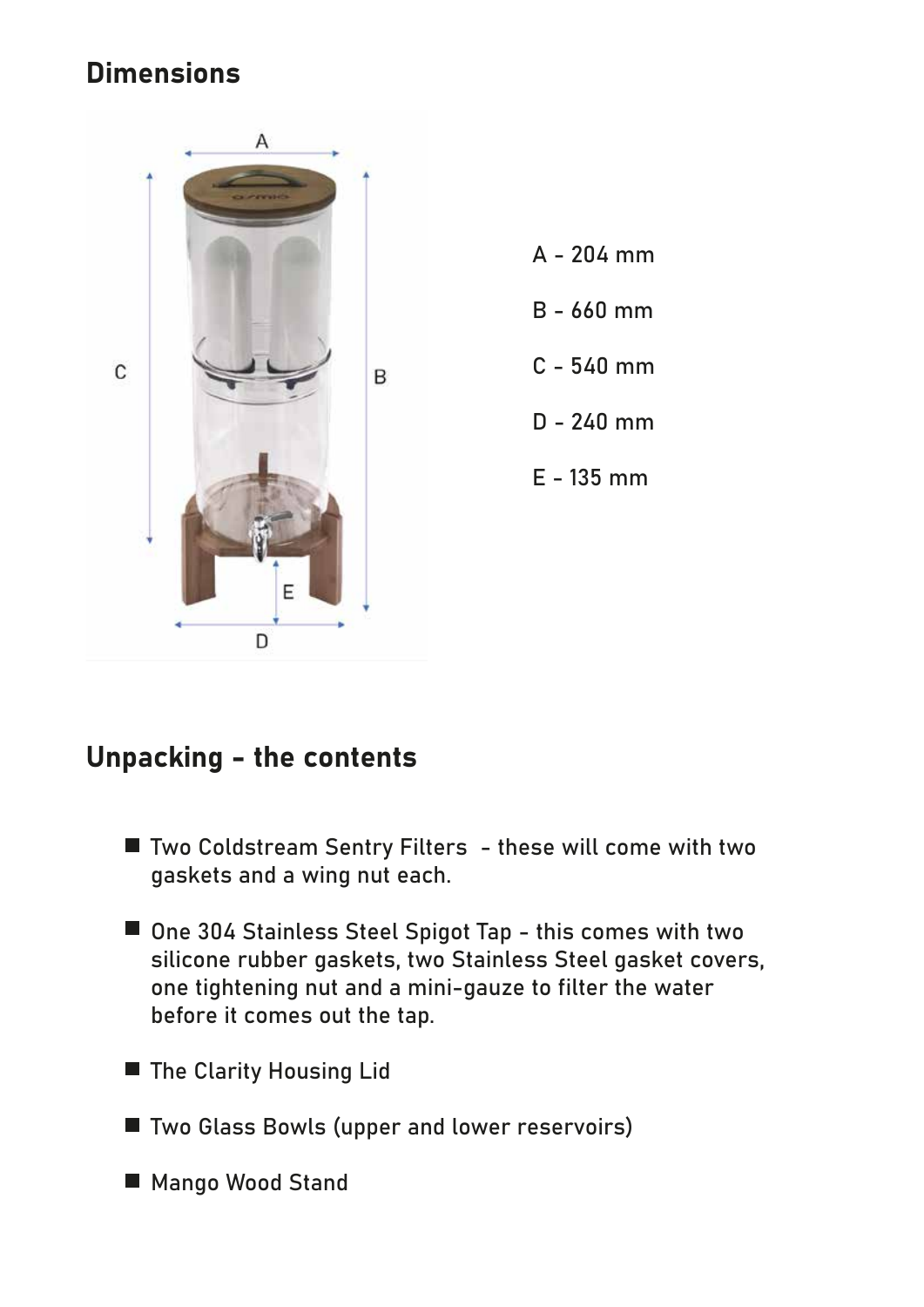# Before Assembly

Cleanliness is paramount. Ensure that you wash your hands or wear rubber gloves before commencing. Carefully unpack the box and familiarise yourself with all the components. Carefully clean the glass bowls. Ensure there are no shards of glass.

# Choose the location for the housing

Choose a cool, dry location with a flat and steady surface. Please note that if the system is in direct sunlight, this can cause the water to receive lovely energy from the sun, but if left for a long time will make the water go bad!

#### Installation Step 1: Install the Tap



Unscrew the nut from the stainless steel tap. Remove the protective film (if applicable) from the outer stainless steel washer and place it onto the tap thread.

Ensure the concave shape is orientated to match the silicone grommet that is to be fitted next. Place a silicon gaskets onto the tap thread and push down to rest against the washer.

From the outside, insert the tap thread through the hole in the lower reservoir. From the inside of the reservoir; Place the second silicon gasket over the thread, remove the protective film from the stainless steel washer before placing this over the thread and ensure it is correctly seated.

Using your fingers, tighten the nut onto the thread, ensuring the tap is correctly orientated. Holding the tap in place, tighten the in inside until the silicon gaskets match the shape of the reservoir inside and out. Do not over-tighten beyond this point. Usually it is not necessary to use a spanner to make the nut really tight. Most people can do it by hand.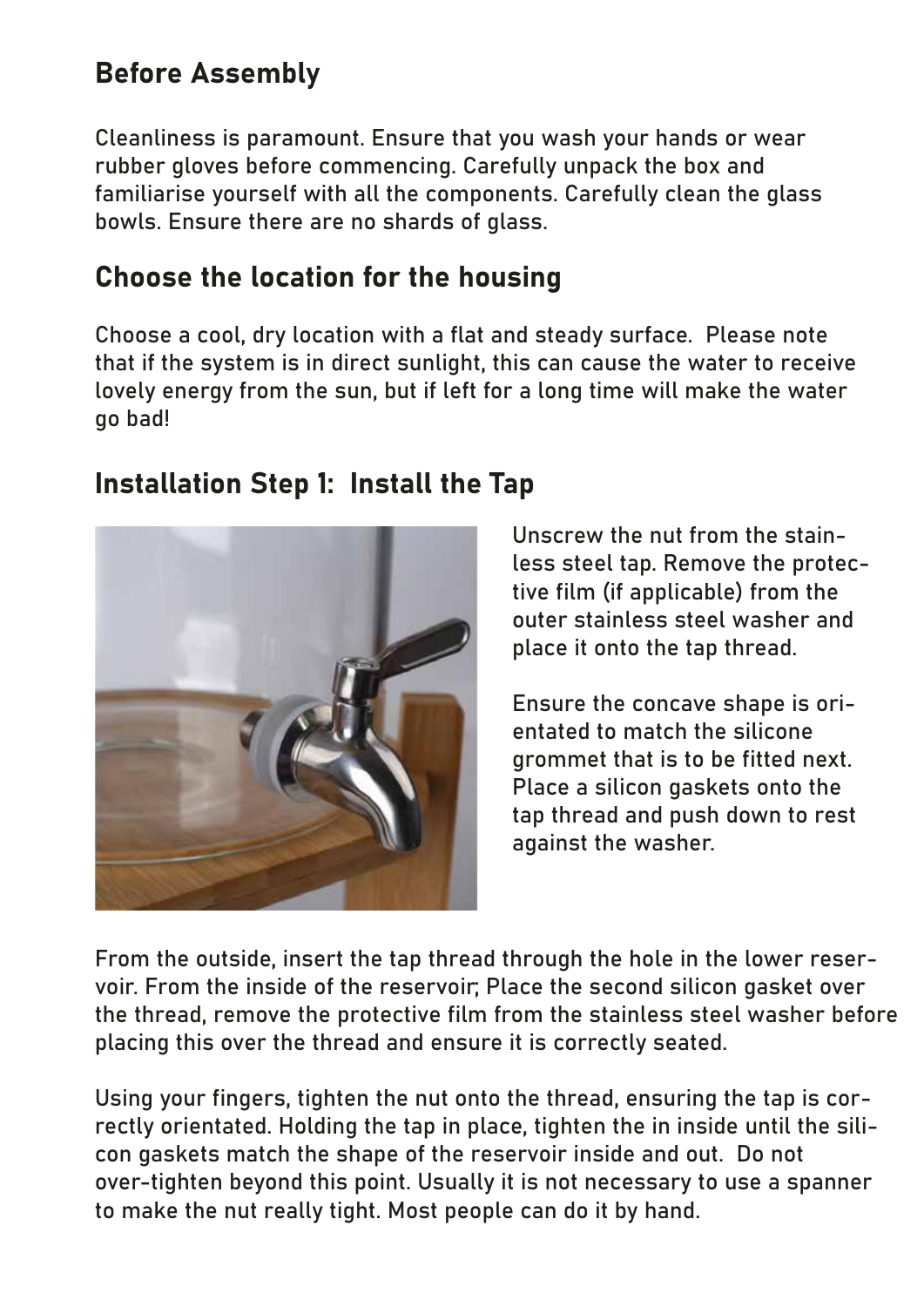#### Glass Lower Reservoir



#### PLEASE NOTE

If you have any water coming from between the glass and the gaskets it normally indicates the nut needs further tightening.

Please note the tap lever should be closed before the lower reservoir fills with water



TAKE NOTE! Fitting the tap for the first time (or when refitting the tap) can cause very small fragments of glass to shed off.

After fitting the tap, ensure you wipe the area and bowl clean with a dry cloth and also rinse the bowl with water.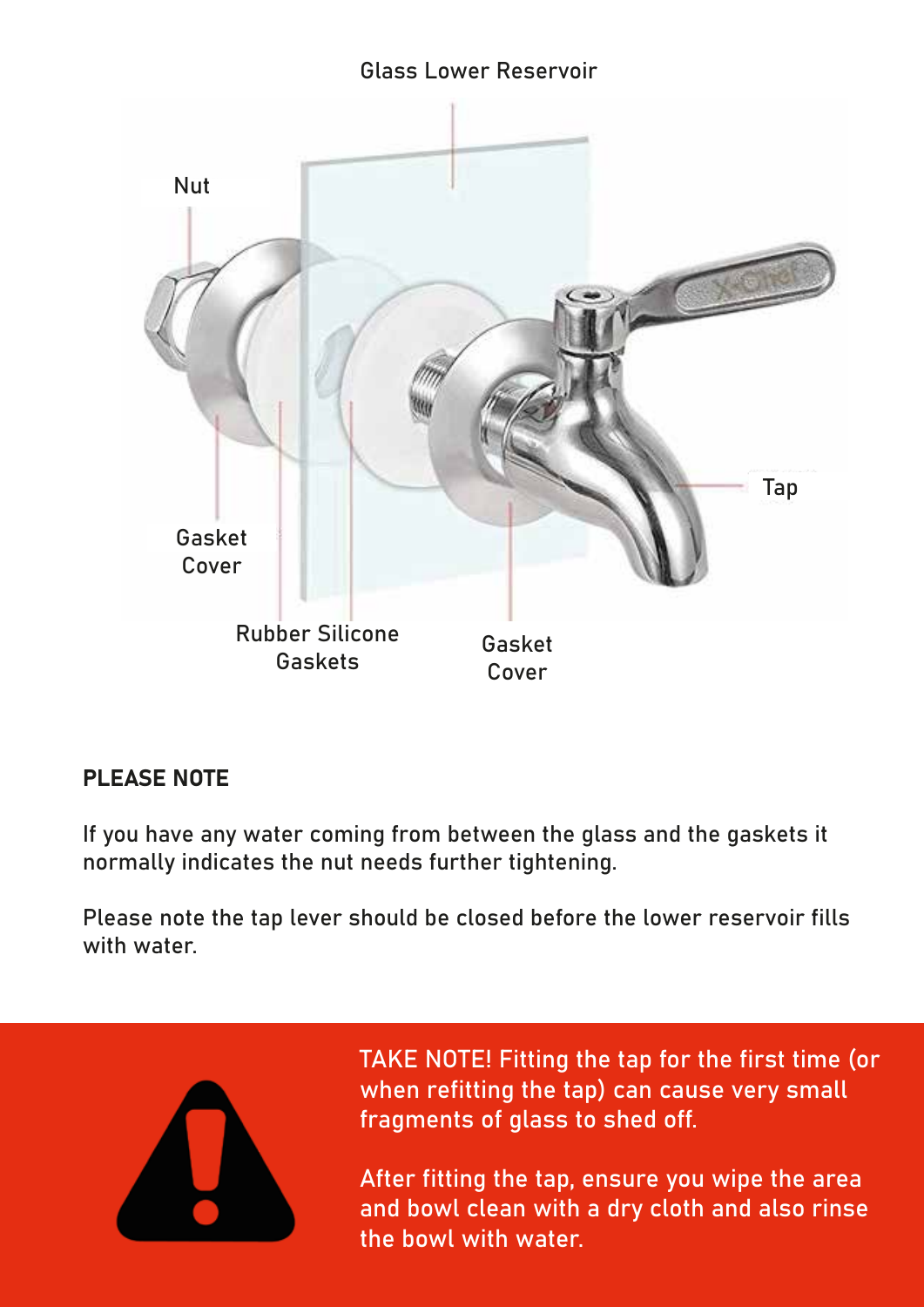# **Installation Step 2:** Install the Filters

- First insert one rubber gasket through the filter stem and place all the way to the end of the filter.
- Insert the filter cap thread through one of the holes in the base of the top reservoir.
- While holding the filter, (See FIG 2) place the second washer over the stem and use the wing nut to tighten it up.
- Both gaskets are used for the filter. There must be one of either side of the glass to ensure any shard areas are covered over.
- Do not over tighten the wing-nut as this will cause the glass to crack or for the wing nut to cross thread.
- Repeat the above for the second filter.

FIG: 1 - Two gaskets must be either side of the glass.

FIG: 2- Use both hands and the stand to assemble the two filters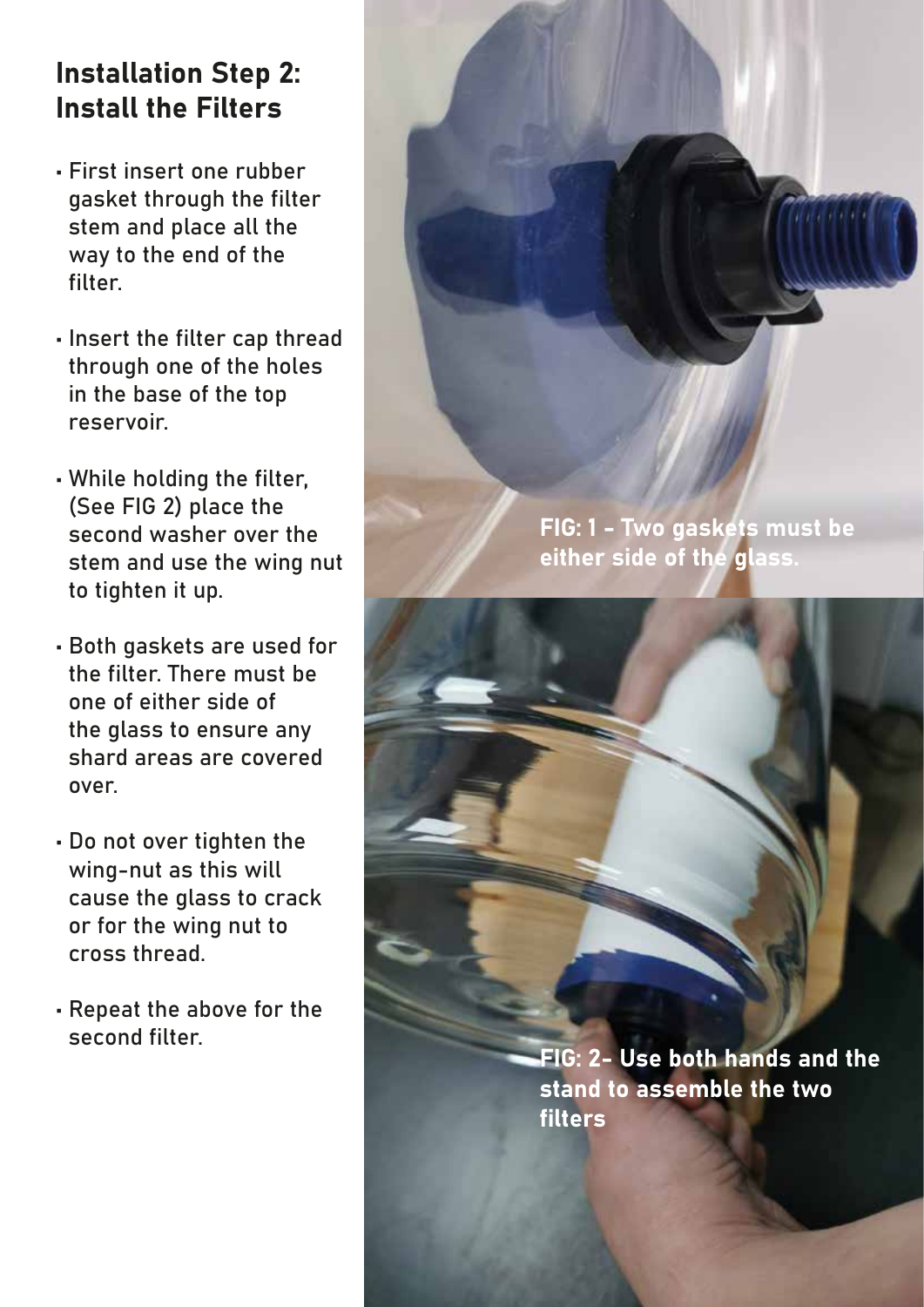# Installation Step 3: Flushing the filters

Make sure the tap is in the closed position. This is when the lever is at an angle to the tap (not in the line with the tap).

- Fill the upper tank to the top with water using a separate jug, bottle or other container. If you are not using mains treated water, ensure that the water used is in the very least running clear before use (unless if needed in disaster and emergency situations).
- Usually within 10 minutes or much sooner, the water will drip through the ceramic filter.
- Check that the water is dropping from the filters themselves, and not between the rubber gaskets that make the seal between the filter and the two holes in the upper reservoir.
- Wait now for 1 hour and then discard then open the tap and discard the first filtered batch of water. Then repeat the process of filling the upper reservoir. After this has come through the water is ready to use.
- The maximum flow will be reached when the filter is completely saturated and all the air has been primed out. Ceramic contains many air pores after manufacturing and it will take up to 5 full cycles for trapped air to escape completely and maximum flow to be achieved.
- When filling the upper tank, take care not to overfill. The water level in the upper tank must not exceed the empty volume of the lower tank to prevent the joint from spilling between the tanks.



For the initial filter of the filter there may be carbon or ceramic residue there. The filter system also does not reduce more than approximately 30% of limescale so white particle build up can happen because of that. Ensure you regularly clean your lower reservoir or as required.